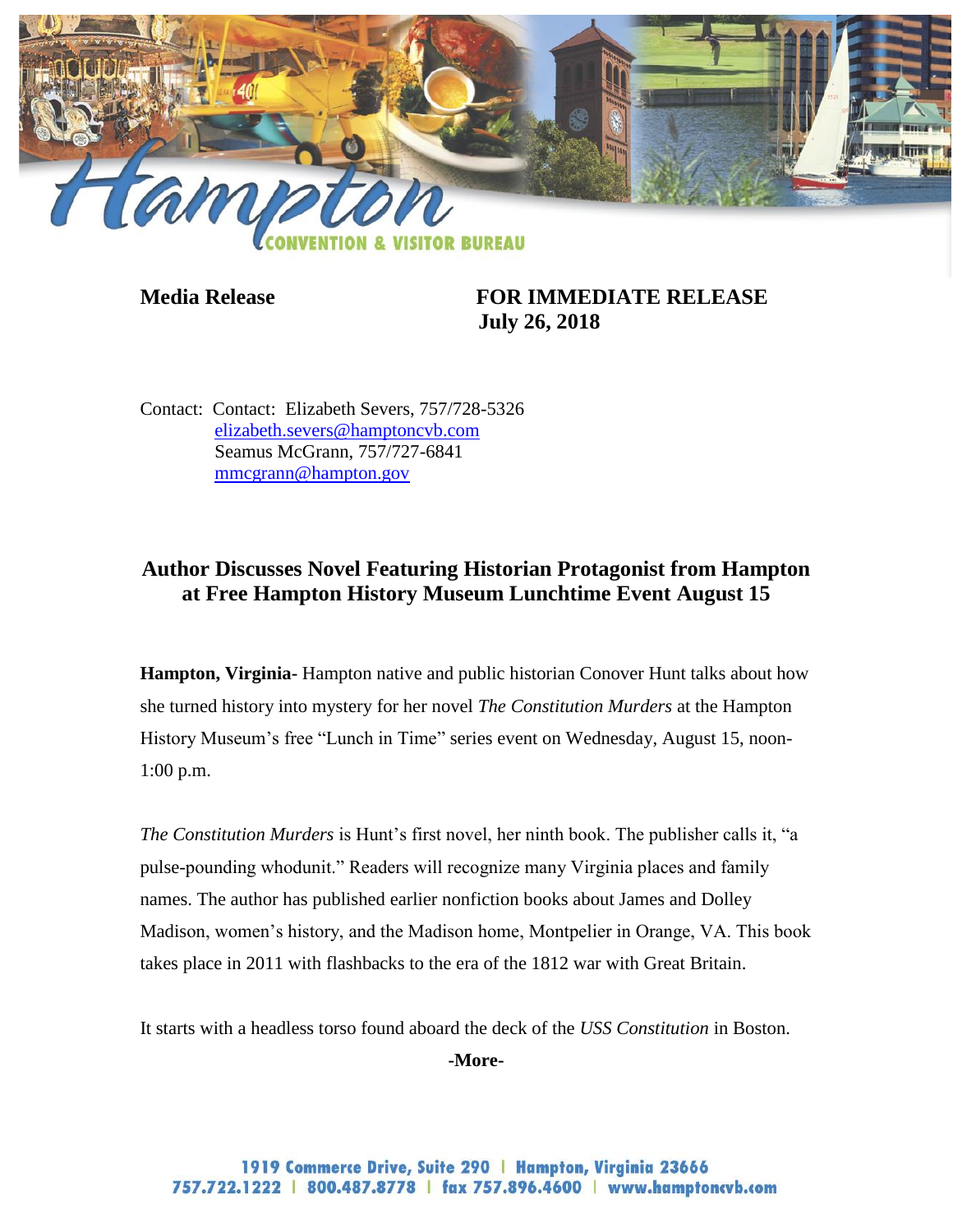## **Author Discusses Novel Featuring Historian Protagonist from Hampton at Free Hampton History Museum Lunchtime Event August 15- Page 2**

All along the East Coast, someone has evaded sophisticated security systems to break into thirteen of America's most iconic historic sites.

Female protagonist Cary Mallory was raised in Hampton by her crabmeat-processor grandfather Captain Johnny Mallory. Trained as a public historian turned American antiques dealer, she is working in Church Hill in Richmond, when a murder involving the Madison estate, Montpelier, lures her into an international search for the identity of the victim and the perpetrators of the crime.

The complex plot features real and fictional characters from the National Park Service and the Department of Homeland Security, Russian aristocrats, Texas heiresses, Mexican drug lords, museum officials, and genetic scientists.

Hunt will sign books after her talk. The book is available in the museum gift shop for \$12.99.

Admission is free. Attendees are encouraged to bring a bag lunch. The museum will have free dessert.

### **Conover Hunt**

Hunt is a native of Hampton and a 1964 graduate of Hampton High School. She attended Sweet Briar College and received a BA, cum laude in Art History from Newcomb College at Tulane, where she was named a Woodrow Wilson Fellow. She received a MA in Early American Culture from the Winterthur Museum Program at the University of Delaware in 1971.

Hunt has curated or directed museums and historical agencies in Richmond,

#### **-More-**